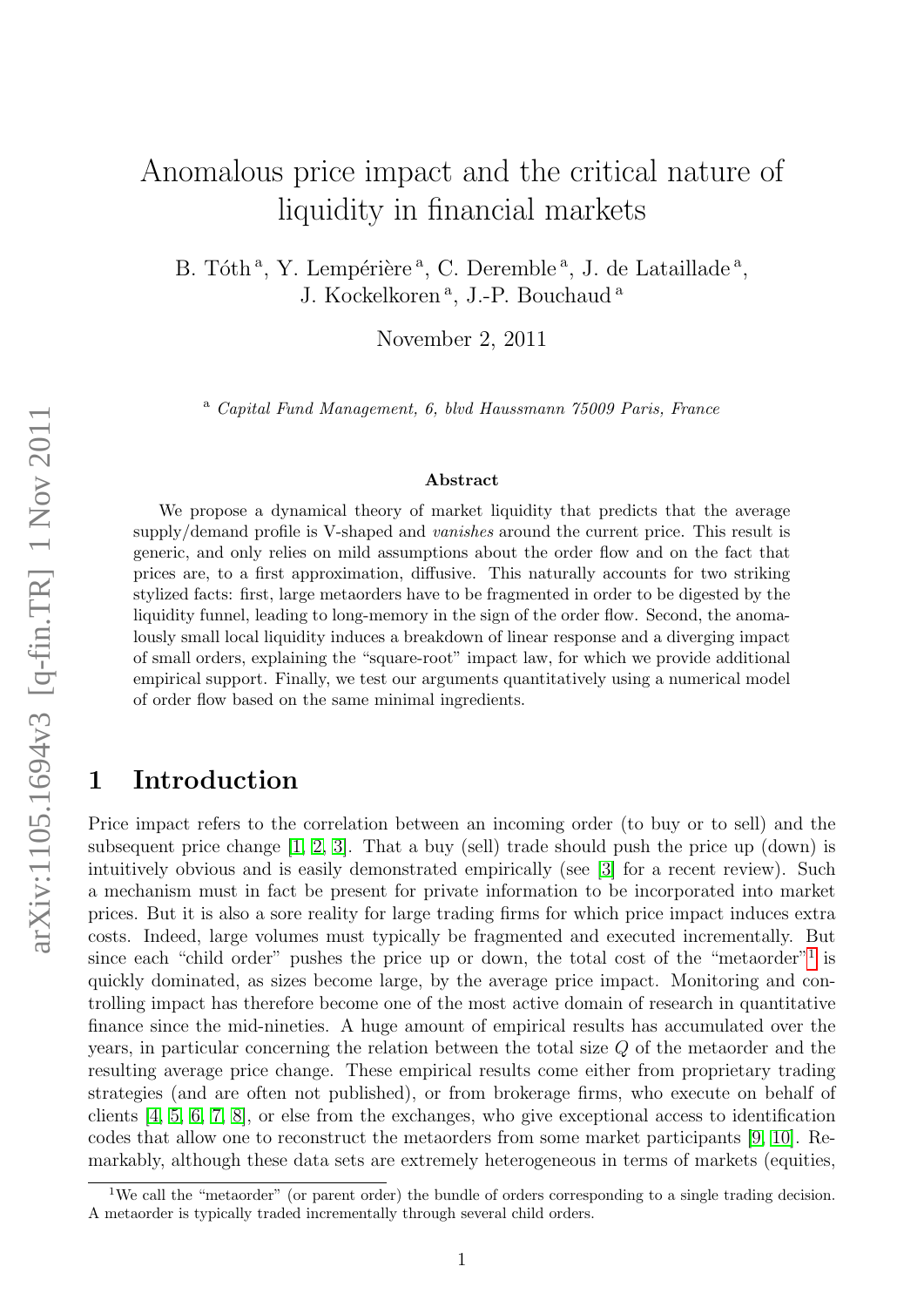futures, FX, etc.), epochs (from the mid-nineties, when liquidity was provided by market makers, to present day's electronic markets), market participants and underlying trading strategies (fundamental, technical, etc.) and style of execution (using limit or market orders, with high or low participation ratio, etc.), a very similar concave impact law is reported in most studies. More precisely, the average relative price change  $\Delta$  between the first and the last trade of a metaorder of size  $Q$  is well described by the so-called "square-root" law:

<span id="page-1-0"></span>
$$
\Delta(Q) = Y \sigma \sqrt{\frac{Q}{V}},\tag{1}
$$

where  $\sigma$  is the daily volatility of the asset, and V the daily traded volume, both quantities measured contemporaneously to the trade. The numerical constant Y is of order unity. Pubmeasured contemporaneously to the trade. The numerical constant T is of order unity. Fub-<br>lished and unpublished data suggest slightly different versions of this law; in particular the  $\sqrt{Q}$ dependence is more generally described as a power-law relation  $\Delta(Q) \propto Q^{\delta}$ , with  $\delta$  in the range 0.4 to 0.7  $[4, 5, 9, 6, 7, 8]$  $[4, 5, 9, 6, 7, 8]$  $[4, 5, 9, 6, 7, 8]$  $[4, 5, 9, 6, 7, 8]$  $[4, 5, 9, 6, 7, 8]$  $[4, 5, 9, 6, 7, 8]$ . For example, using a large data sample of 700,000 US stock trade orders executed by Citigroup Equity Trading, Almgren et al. [\[4\]](#page-12-3) extract  $\delta \approx 0.6$ . Moro et al. [\[9\]](#page-12-8) report  $\delta \approx 0.5$  for trades on the Madrid stock exchange and  $\delta \approx 0.7$  for the London stock exchange. We show in Fig. [1](#page-2-0) our own proprietary data corresponding to nearly 500,000 trades on a variety of futures contracts, which yields  $\delta \approx 0.5$  for small tick contracts and  $\delta \approx 0.6$ for large tick contracts, for  $Q/V$  ranging from a few 10<sup>-4</sup> to a few %. Our data on stocks is also compatible with  $\delta \approx 0.5$ , although more noisy. We note that all these studies differ quite significantly in the details of (a) how the price impact  $\Delta$  is defined and measured; (b) how different assets and periods are collated together in the analysis; (c) how the fit is performed: over what range of  $Q/V$ , adding an intercept or not, etc. But in spite of all these differences and those mentioned above – in particular concerning the strategies motivating the trades –, it is quite remarkable that the square-root impact law appears to hold approximately in all cases.

The aim of the present paper is to provide a theoretical underpinning for such a universal impact law. We first give a general dynamical theory of market liquidity that predicts that the average supply/demand profile is V-shaped around the current price. The anomalously small local liquidity induces a breakdown of linear response and explains the square-root impact law. We then study numerically a stylized model of order flow based on minimal ingredients. The numerical results fully support our analytical arguments, and allow us to get quantitative insights into various aspects of the problem.

#### 2 An intriguing impact law

One should first carefully distinguish the total impact of a given metaorder of size Q from other measures of impact that have been reported in the literature. One is the immediate impact of an individual market order of size q, which has been studied by various authors and is also strongly concave as a function of q, i.e.  $q^{\alpha}$  with  $\alpha \approx 0.2$ , or even  $\ln q$  [\[3\]](#page-12-2). Another easily accessible measure of impact is to relate the average price change  $\Delta_T$  in a given time interval T to the *total* market order imbalance  $\mathcal{Q}_T$  in the same time period, i.e. the sum of the signed volumes of all market orders. This quantity is estimated using all the trades in the market (i.e. those coming from different market participants) and is clearly different from the impact of a given metaorder (see below). However, there seems to be quite a bit of confusion in the literature and many authors unduly identify the two quantities. If T is very short, such that there are only one or a few trades, one essentially observes the concave impact of individual orders that we just mentioned. But as  $T$  increases, such as the number of trades becomes large, the relation between  $\Delta_T$  and  $\mathcal{Q}_T$  becomes more and more *linear* for small imbalances (see e.g. [\[3\]](#page-12-2), Fig. 2.5), and on time scales comparable to those needed to complete a metaorder, the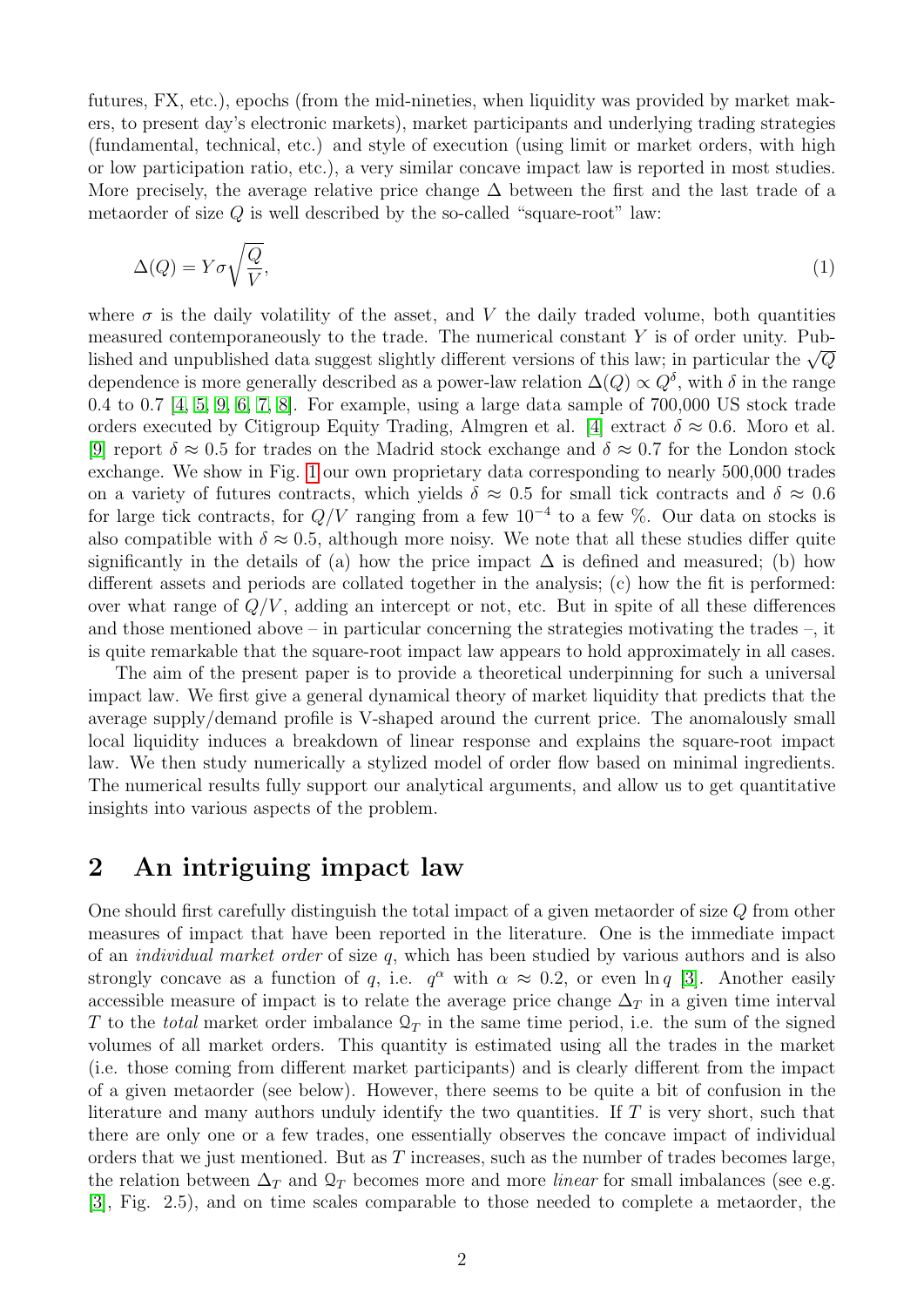

<span id="page-2-0"></span>Figure 1: The impact of metaorders for CFM proprietary trades on futures markets, in the period June 2007 – December 2010. Impact is measured here as the average execution shortfall of a metaorder of size Q. The data base contains nearly 500,000 trades. We show  $\Delta/\sigma$  vs.  $Q/V$  on a log-log scale, where  $\sigma$  and V are the daily volatility and daily volume measured the day the metaorder is executed. The blue curve is for large tick sizes, and the red curve is for small tick sizes. For large ticks, the curve can be well fit with  $\delta = 0.6$ , while for small ticks we find  $\delta = 0.5$ . For comparison, we also show the lines of slope 0.5 (corresponding to a square-root impact) and 1 (corresponding to linear impact). We have removed a small positive intercept  $\Delta/\sigma = 0.0015$  for  $Q = 0$ , which is probably due to a conditioning effect.

concavity has almost disappeared, except in rare cases when  $\mathcal{Q}_T/V$  is large, in any case much larger than the region where Eq. [\(1\)](#page-1-0) holds.

A square-root singularity for small traded volumes is highly non-trivial, and certainly not accounted for in Kyle's classical model of impact [\[11\]](#page-12-10), which predicts a linear impact  $\Delta \propto Q$ . A concave impact function is often thought of as a saturation of impact for large volumes. We believe that the emphasis should rather be placed on the *anomalous high* impact of small trades. Numerically, Eq. [\(1\)](#page-1-0) means that trading one hundredth of the daily volume moves the price by a tenth of its daily volatility, which is indeed a huge amplification. Mathematically, Eq. [\(1\)](#page-1-0) implies that marginal impact diverges for small volumes as  $Q^{-1/2}$ , meaning that the susceptibility of the market to trades of vanishing size is formally infinite. In most systems, the response to a small perturbation is linear, i.e. small disturbances lead to small effects. The breakdown of linear response often implies that the system is at, or close to, a critical point, where very special properties emerge, such as long-range memory or scale invariant avalanches, that accompany this diverging susceptibility. Of course, the mathematical divergence is cutoff in practice – for one thing, the volume  $Q$  of a metaorder cannot be smaller than a single lot. Empirical data will never be in the asymptotic limit  $Q/V \rightarrow 0$ , but this is irrelevant to our discussion. This is in fact also the case for most physical systems for which critical behaviour is observed. The important point here is that the proximity of a critical point can lead to strongly non-linear effects and extreme fragility. As we will argue in detail below, and substantiate within a precise numerical model, we believe that markets operate in a critical regime where liquidity vanishes. This offers a framework to understand many of the anomalies in the behaviour of markets, including the long term memory in order flow and the presence of frequent unexplained jumps in prices, that are  $-$  or so we believe  $-$  a consequence of the chronic lack of liquidity that lead to micro-crisis. The anomalous high impact of small trades implied by the concave impact law, Eq. [\(1\)](#page-1-0), is, in our view, another side of the same coin.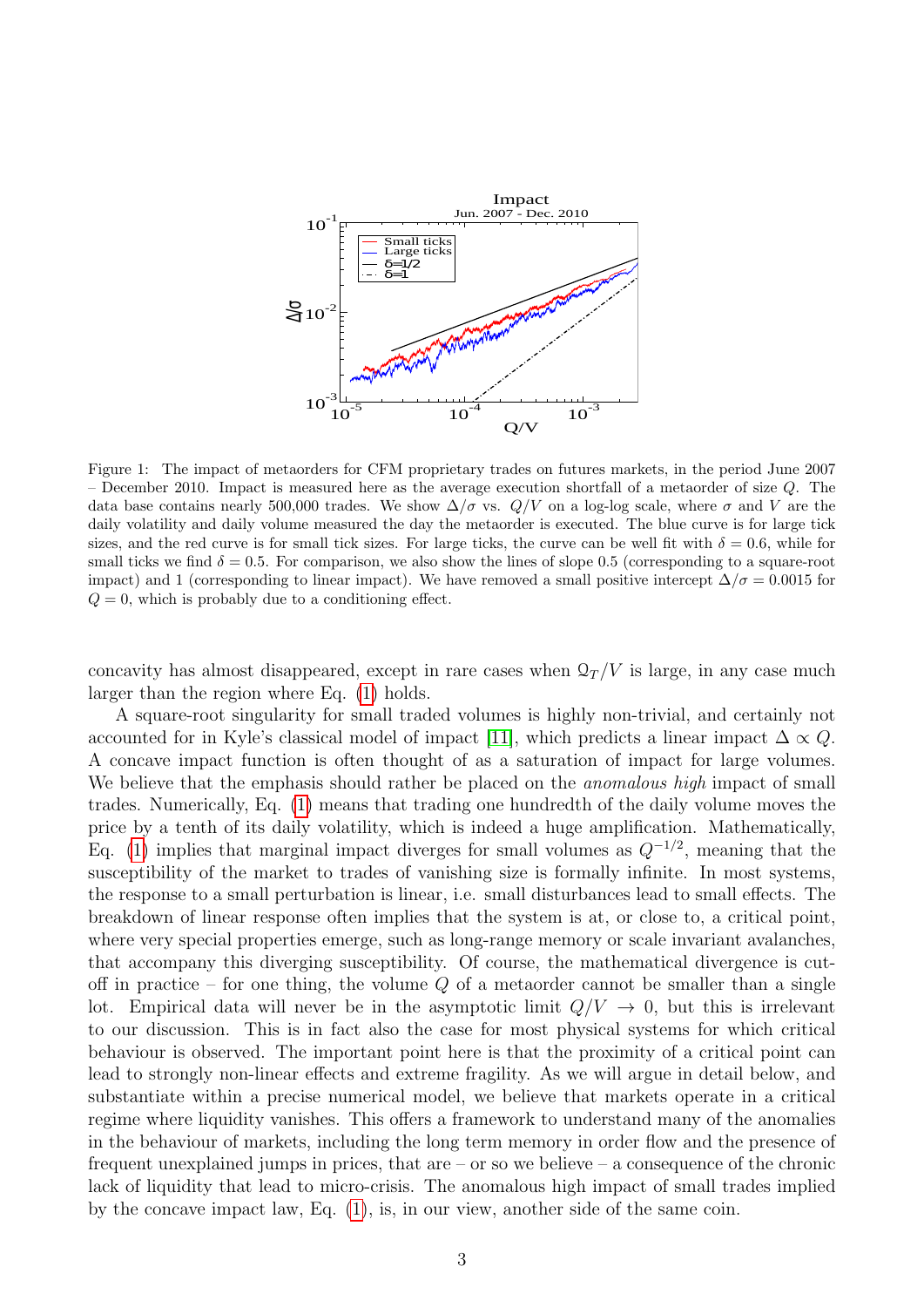Numerous interpretations have been put forth to explain a concave impact law, and can be broadly classified into three types of mechanisms (which are not necessarily exclusive): a) riskreward optimisation of the liquidity providers/market makers, [\[12,](#page-12-11) [13,](#page-12-12) [14,](#page-12-13) [15,](#page-12-14) [16\]](#page-12-15); b) surprise in order flow and decay of impact [\[3,](#page-12-2) [17\]](#page-13-0) and c) locally linear supply profiles [\[18\]](#page-13-1). Many of the above stories require that liquidity providers know the fundamental value, carefully monitor the order flow, identify metaorders and adjust their quotes such that they eke out some profit or at least break even. There is no doubt that a fraction of market participants strive to achieve such goals, and develop astute algorithms in this aim. However, liquidity providing is not (anymore) the monopoly of these market participants, who compete with anyone placing limit orders as part of an execution strategy, and the concave impact law in fact holds even when a substantial fraction of the metaorder is executed using limit orders. That individual metaorders can be detected using statistical methods, as advocated in [\[17\]](#page-13-0), may well be true for large metaorders of unsophisticated traders, but it would be surprising (although not impossible) that our own trades, which are used to obtain Fig. [1,](#page-2-0) can be systematically detected. The universality of the concave impact law suggests that a robust self-organizing mechanism is at play. Our thesis, that we will substantiate below using both analytical arguments and numerical simulations, is that one can indeed build a theory of impact that relies on minimal assumptions, with no reference whatsoever to notions such as fundamental prices, market maker profit, or adverse selection.

### 3 A dynamical theory for linear supply/demand profiles

An interesting idea is that the supply/demand curve is a growing function of the difference between the fundamental value  $p_0$  and the price. More precisely, suppose the available volume for sells (resp. buys) at price p or above (below),  $\mathcal{V}_{\pm}(p)$ , is a linear function,  $\pm b_{\pm}(p - p_0)$ . The execution of a volume Q of buy orders must therefore take place by moving the price by a quantity  $\Delta$  such that:

<span id="page-3-0"></span>
$$
Q = \int_{p_0}^{p_0 + \Delta} dp \, \mathcal{V}_+(p) = \frac{b_+}{2} \Delta^2,\tag{2}
$$

and similarly for sells. Therefore, if the supply/demand profile is *linear*, the impact is a squareroot:  $\Delta_{\pm} \approx \sqrt{2Q/b_{\pm}}$ . It is indeed tempting to wave hands and argue that the available volume is proportional to the mispricing  $|p-p_0|$ , but one soon hits a major impediment: what exactly is  $p_0$ ? If the above argument is to make any sense,  $p_0$  is the fundamental value when the metaorder starts trading, and the assumption is that  $p_0$  should not vary too much (compared to  $\Delta$ ) during the execution of the metaorder. But this is absurd: there is no equilibrium price around which the market pauses; prices move all the time, in a diffusive way, in such a way that difference between  $p_0$  and the final price  $p_T$  is in fact much larger than the impact  $\Delta$  we try to account for. If the linear profile follows instantaneously the price, the above argument completely falls into pieces since only the locally available volume would play a role. If the linear profile for some reason remains centred for some time around a specific  $p_0$ , why should this price coincide with the price at the beginning of the metaorder?

Still, the basic intuition, that the available volume grows as price excursions get larger, must somehow make sense. The aim of the present section is to propose a dynamic theory of liquidity largely inspired from [\[19\]](#page-13-2), based on minimal and plausible assumptions, that indeed predicts that the average supply (or demand) is a V-shaped curve that vanishes around the current price  $p_t$ . The square-root impact then follows from an argument similar to Eq. [\(2\)](#page-3-0). These arguments are then tested quantitatively using a numerical model of order flow based on the same minimal ingredients.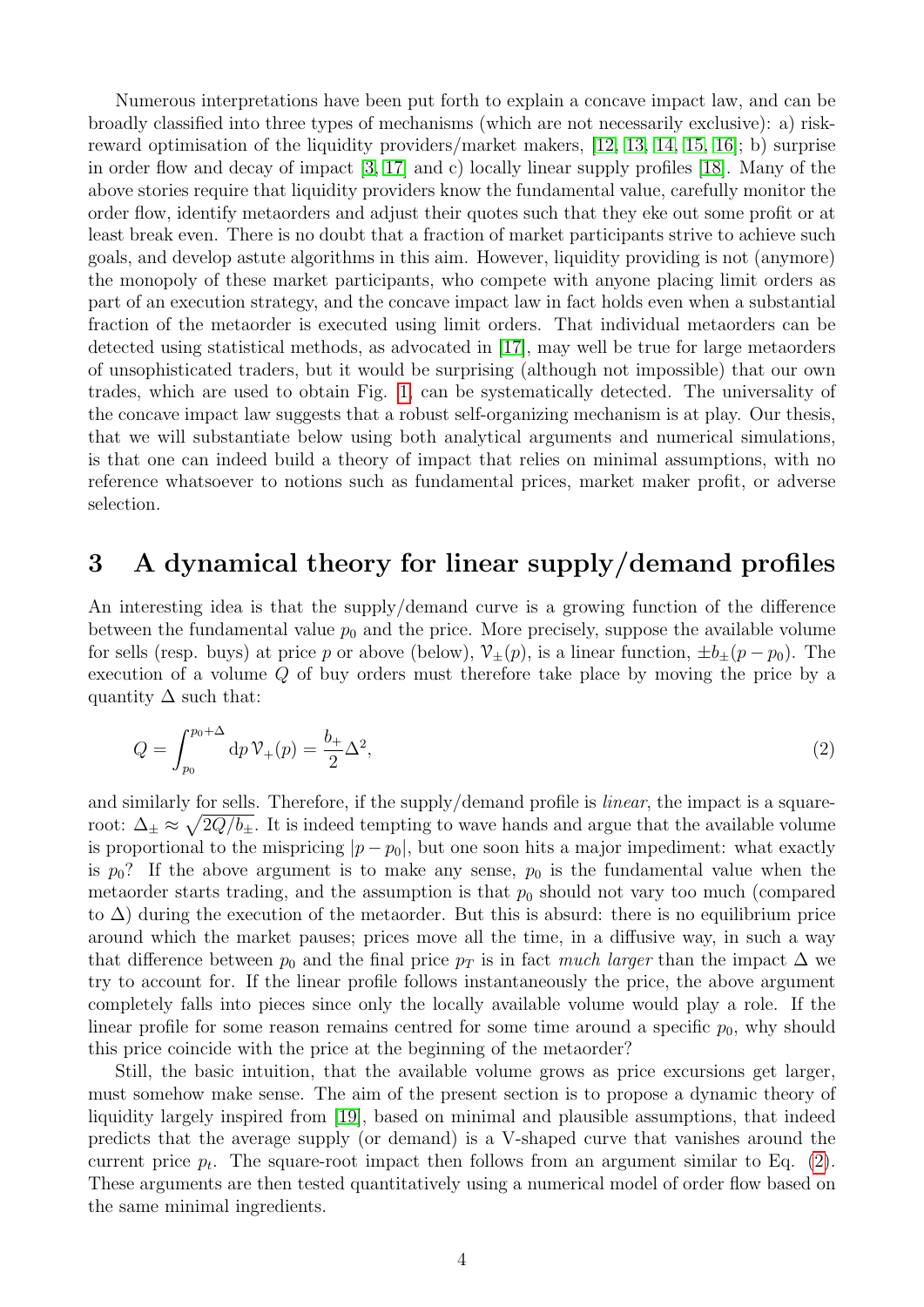Our basic idea is that of a "latent order book" that at any instant of time  $t$  aggregates the total *intended* volume for sells at price p or above,  $\mathcal{V}_+(p,t)$ , and the total *intended* volume for buys at price p or below,  $\mathcal{V}_-(p, t)$ . We want to emphasize that this is in general not the volume revealed in the real (observable) order book, in particular for  $p$  remote from the current price  $p_t$ . It is rather the volume that *would* reveal itself in the order book, or as market orders, if the price came instantaneously closer to p. But since there is little incentive to reveal one's intentions too early, most of the volume is latent and not revealed. This is obvious from basic order of magnitude estimates: whereas the total instantaneous volume in the real order book of a typical liquid stock is of the order of 10<sup>−</sup><sup>5</sup> of the market capitalisation, the total transaction volume per day is 10<sup>-3</sup>, showing that liquidity is a dynamical process. The empirical analysis of Weber and Rosenow [\[20\]](#page-13-3) shows very clearly how the volume appearing in the order book is indeed stimulated by the trades themselves.

So our latent volumes  $\mathcal{V}_{\pm}(p, t)$  reflect intentions that do not necessarily materialize. How do these volumes evolve with time? Between  $t$  and  $t+dt$ , new buyers/sellers may become interested at levels  $p_t \mp u$ , at a rate  $\lambda(u)$  and with unit volume  $q = 1$ ; while existing buyers/sellers at  $p_t \mp u$ might change their price to  $p_t \mp u'$  at rate  $\nu(u, u')$ , or even disappear temporarily (corresponding to  $u' = \infty$ ).<sup>[2](#page-4-0)</sup> Clearly,  $\mathcal{V}_+(p < p_t, t) = 0$  and  $\mathcal{V}_-(p > p_t, t) = 0$ , meaning that there cannot be unsatisfied seller (buyer) below (above) the current price  $p_t$ .

We now assume that the price process  $p_t$  is a Brownian walk<sup>[3](#page-4-1)</sup>, which is only an approximation since in practice (a) at short times, microstructure effects play a role and (b) large jumps are present, and in fact quite frequent (the distribution of price changes is well known to be a power law for large arguments [\[21\]](#page-13-4)). This approximation however allows us to make precise analytical calculations that illustrate our main point. Since we are interested in phenomena that take place on time scales of a few minutes to a few days, drift effects are completely negligible and we discard them. For the same reason, the difference between an additive and a geometric Brownian motion is irrelevant. A simple equation for the latent volume, averaged over price paths  $\mathcal{V}_{\pm}(p,t)$ , can be obtained by working in the reference frame moving with the price  $p_t$ , provided an extra assumption is made on the rates  $\nu(u, u')$ . We assume that either  $u' = \infty$ , with rate  $\nu_{\infty}(u)$ , or that the change of price is small, and occurs equally often up or down. We define  $D(u) = \int du'(u - u')^2 \nu(u, u')$ , where the integral over u' is rapidly convergent (small jumps); it can be interpreted as the (squared) volatility of intentions. With  $\mathcal{D}(u) = D(u) + \sigma^2$ , where  $\sigma$  is the price volatility, the final equation for  $\rho_{\pm}(u,t) = \overline{V_{\pm}(p_t \pm u,t)}$  reads [\[22\]](#page-13-5): <sup>[4](#page-4-2)</sup>

$$
\frac{\partial \rho_{\pm}(u,t)}{\partial t} = \frac{1}{2} \frac{\partial^2}{\partial u^2} \left[ \mathcal{D}(u)\rho_{\pm}(u,t) \right] - \nu_{\infty}(u)\rho_{\pm}(u,t) + \lambda(u); \qquad \rho_{\pm}(u < 0) \equiv 0. \tag{3}
$$

Note that is all rates are symmetric for buy orders and sell orders, the long-time, stationary solution  $\rho_{st}(u)$  is the same for  $\rho_+$  and  $\rho_-$ . It describes the most probable shape of the latent order book, and is such that the right hand side of the above equation is zero. For arbitrary function  $D(u)$ ,  $\lambda(u)$  and  $\nu_{\infty}(u)$ , the explicit form of  $\rho_{st}(u)$  is not known, but provided these functions are regular when  $u \to 0$ , one can show that the stationary profile is *linear* close enough to the current price, i.e.  $\rho_{st}(u) \approx bu$  when  $u \to 0$ , where b is a certain finite constant. In fact,

$$
J = \frac{1}{2} \frac{\partial}{\partial u} \left[ \mathcal{D}(u)\rho(u,t) \right] \Big|_{u=0} \tag{4}
$$

<span id="page-4-0"></span><sup>&</sup>lt;sup>2</sup>The following equations would not change if we allow q to fluctuate, provided the average of q is finite and set to unity without loss of generality. We furthermore assume complete symmetry between  $p > p_t$  and  $p < p_t$ ; i.e.  $\lambda_+(u) = \lambda_-(u)$ , etc.

<span id="page-4-1"></span><sup>3</sup>That the price is a diffusive process is a standard assumption in quantitative finance. It is also very well corroborated by data down to very short time scales (see e.g. [\[25\]](#page-13-6)), at least in liquid markets. This "statistical efficiency" precludes the existence of simple arbitrage strategies.

<span id="page-4-2"></span><sup>&</sup>lt;sup>4</sup>Here we assume that  $F(u) = \int du'(u - u')\nu(u, u') = 0 \forall u$ , but adding a non zero drift term in the reconfiguration of orders would not change any of the following conclusions. Only the value of  $u^*$  would change.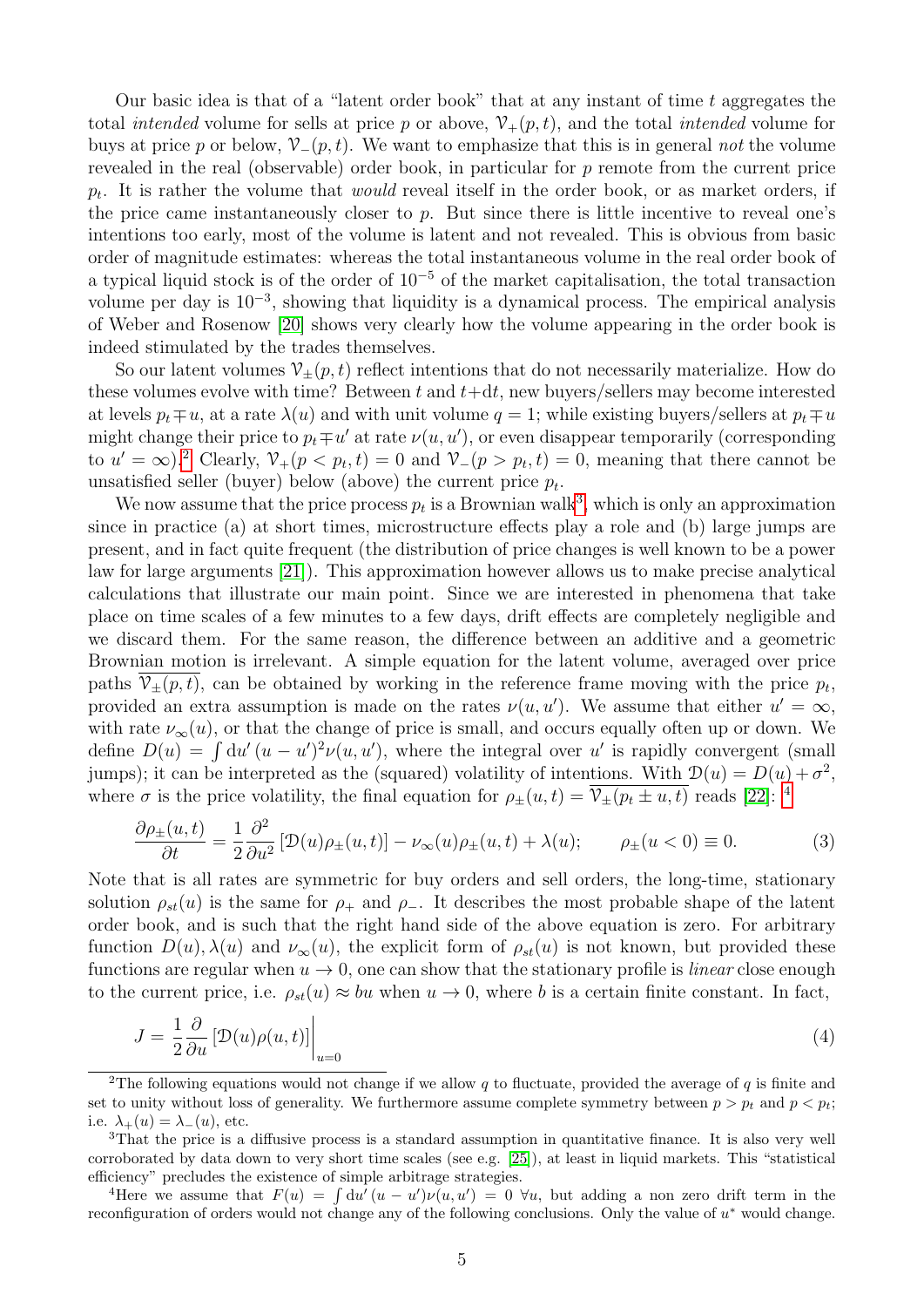is the transaction rate per unit time, i.e. the volume of buy/sell market orders per unit time. If we choose the unit of time to be one day,  $J$  is precisely what we called  $V$  above. Provided  $D(u)$  is regular at  $u = 0$ , the condition  $\rho_{st}(u) = 0$  and J positive and finite is enough to impose that the profile is locally linear with  $b = 2J/D(0)$ . Therefore, the hypothesis of a diffusive price with a finite transaction rate immediately leads on average to a locally linear order book.

As a simple illustration, consider the case where new orders appear uniformly, i.e.  $\lambda(u) = \lambda$ , and  $\mathcal{D}(u) = \mathcal{D}$  independent of u. The exact solution is then:

<span id="page-5-1"></span>
$$
\rho_{st}(u) = \rho_{\infty} \left[ 1 - e^{-u/u^*} \right],\tag{5}
$$

with  $\rho_{\infty} = \lambda/\nu_{\infty}$  and  $u^* = \sqrt{\mathcal{D}/2\nu_{\infty}}$ , leading to  $b = \rho_{\infty}/u^*$ . One sees that even when new orders appear with a finite density around the current price, they have also a large probability to be executed and disappear. This eventually leads to a liquidity trough at  $u = 0$  and a linear profile around  $u = 0$ ;  $u^*$  can be interpreted as the width of the linear region. It is reasonable to think that D and  $\sigma^2$  are comparable, and that  $1/\nu_{\infty}$ , which measures the (volume weighted) average lifetime of an intended order, is dominated by slow players and is on the scale of a few days.<sup>[5](#page-5-0)</sup> Therefore,  $u^*$  is of the order of the daily volatility, which shows that the trough in the latent order book extends over a very significant region around the current price. Note that  $\tau_{\text{life}} = 1/\nu_{\infty}$  is also the persistence time of the fluctuations of the order book, and the time to reach the stationary state  $\rho_{st}(u)$ . This time plays a crucial role in the following.

Note that if  $\lambda(u)$  is not constant but decays over a price range  $u_{\lambda}$ , the width of the linear region is still given by  $u^*$  provided  $u^* \ll u_\lambda$ . In the other limit, on the other hand, one finds  $u^* \sim u_\lambda$  [\[23\]](#page-13-7). We believe that  $u_\lambda$  and  $\sqrt{\mathcal{D}/2\nu_\infty}$  are in fact of the same order of magnitude (a few percent); this means that the players contributing to the 'true' liquidity of the market are not sensitive to price changes much smaller than the daily volatility (see also footnote 3).

Eq. [\(5\)](#page-5-1) contains the central result of the present paper. It predicts that the available volume in the immediate proximity of the current price goes to zero, which is the reason why we say markets are "critical", i.e. they operate in a regime of vanishing liquidity. This scenario does not arise by *fiat* but is rather a natural consequence of the diffusivity of prices: we believe this is a genuine example Self Organized Criticality [\[24\]](#page-13-8).

In more concrete terms, the volume at the best quotes (bid or ask), given by  $q_{\text{best}} \approx bw^2/2$ (where w is the tick size) is  $\sim (w/u^*)$  smaller than the volume  $\rho_{\infty}w$  one would expect in the absence of the above sweeping mechanism. This is typically small since  $w \sim 0.05\%$  and  $u^* \sim 2\%$ (for stocks or futures). One can also compare  $q_{best}$  to the total volume traded in a time T, which is  $V = JT \sim \rho_{\infty} u^*$  if one chooses  $T = \tau_{\text{life}} \sim$  one day. The ratio is now  $q_{\text{best}}/V \sim$  $(w/u^*)^2$ , which is very small, as is indeed the case empirically: the immediately accessible volume is typically a 1000 smaller than the daily turnover. This small liquidity compels market participants to fragment their trades, leading to the universally observed long-range correlation in the sign of market orders [\[25,](#page-13-6) [26\]](#page-13-9). It also leads to the square-root impact law, if one trusts the argument after Eq. [\(2\)](#page-3-0), with here  $b = \rho_{\infty}/u^*$ . This gives  $\Delta \approx \sqrt{\frac{2Q}{b}} \propto \sigma \sqrt{\frac{Q}{J}}$  $\frac{Q}{J}$ , where we have used  $b \sim J/\sigma^2$ , with J is the trading rate. This is exactly the square-root impact law, Eq.  $(1).$  $(1).$ 

However, this last argument is quite naïve since the average impact  $\Delta$  is much smaller (for small Q) than the typical excursion of the price within the same period. Furthermore, the diffusive behaviour of the price is taken for granted in the above calculation, whereas in fact

<span id="page-5-0"></span><sup>5</sup>Note here that this is where the distinction between latent and revealed orders is crucial: the average lifetime of orders in the order book is much shorter than this, but this is a result of high frequency strategies which are sensitive to minute price changes, but does not relate to changes of intentions from slow players. Correspondingly, the average shape of the true order book is non monotonous [\[22\]](#page-13-5), and thus very different from the linear prediction, Eq. [\(5\)](#page-5-1), for the latent liquidity profile.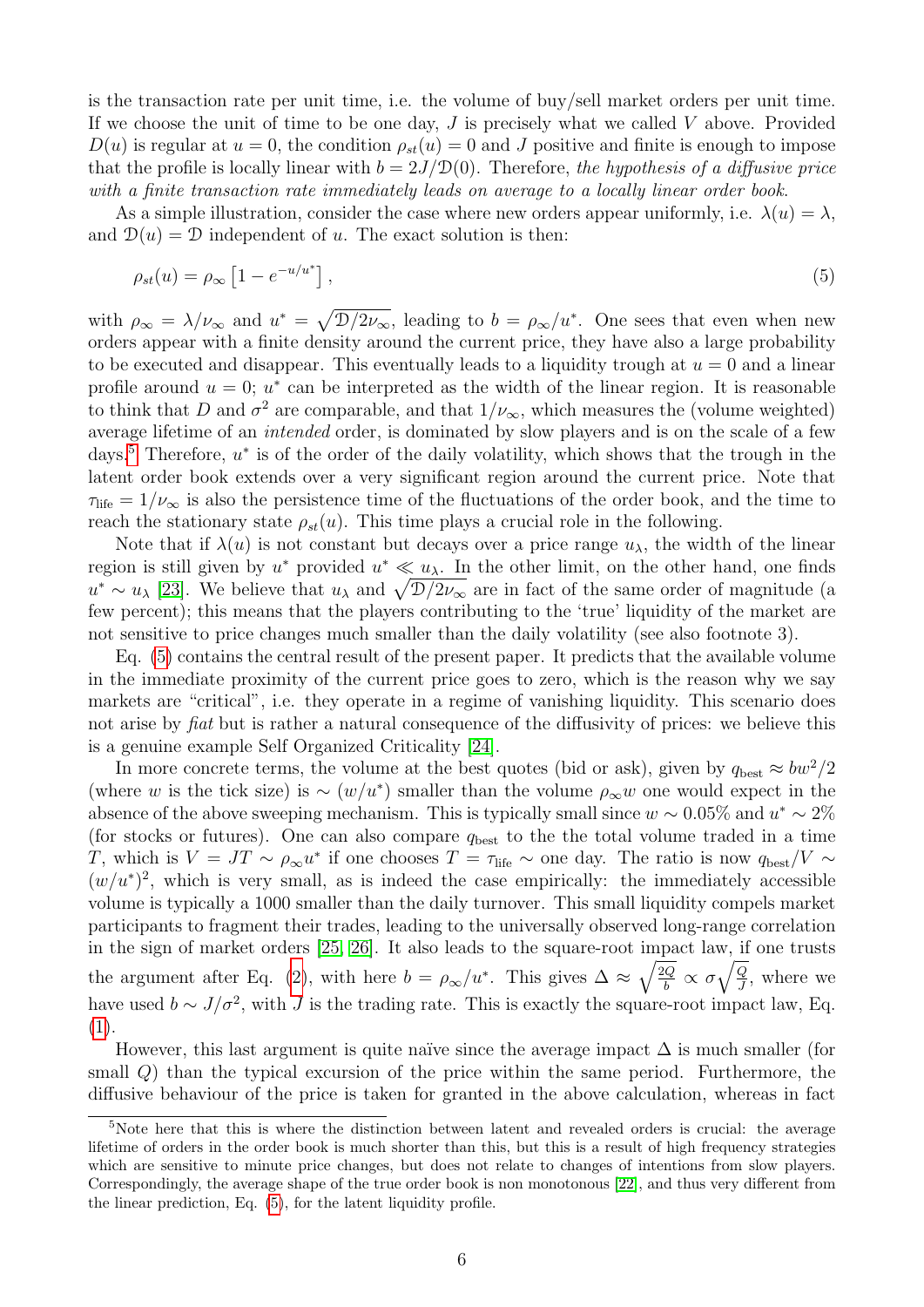it results from a subtle compensation [\[25\]](#page-13-6) between a confinement effect created by the linear supply/demand curve (a price movement in one direction hits larger opposing volumes and is more likely to revert) and a correlation effect, created by the fragmentation of the trades [\[27,](#page-13-10) [28\]](#page-13-11) – itself imposed by the liquidity trough mentioned above.

Since we are unable at this stage to treat these effects consistently within an analytical framework, we now turn to a minimal numerical model that captures all the above effects. We will indeed find a linear demand profile and a concave impact function, and gain considerable insights into the mechanisms leading to such behaviour.

## 4 A numerical model for an efficient market with longranged order flow

The numerical implementation of the above simple Poisson model for intended order flow is quite simple, and we follow the framework proposed in [\[19\]](#page-13-2) – see also the Appendix below. All orders have unit volume. Limit orders are launched at a uniform rate  $\lambda$  in a finite (but large) interval around the current price. Existing limit orders are individually cancelled at rate  $\nu_{\infty}$ . If market orders are themselves completely random, with buys and sells drawn independently with probability  $\frac{1}{2}$  and at rate  $\mu$ , the result price motion is known to be strongly subdiffusive, in the sense that the lag dependent diffusion constant  $\sigma^2(\ell) \equiv \langle (p_t - p_{t+\ell})^2 \rangle / \ell$  decays when  $\ell$ increases (here time is counted in number of transactions). This was noted in [\[19\]](#page-13-2), and is a result of the confining effect of the supply/demand curve. The price only becomes diffusive on time scales larger than the memory time  $\tau_{\text{life}}$ . Nothing of that sort is seen in real price dynamics. However, we know from empirical data [\[25,](#page-13-6) [26,](#page-13-9) [3\]](#page-12-2) that the signs of transactions  $\epsilon_t$  are in fact long-ranged correlated, i.e. that  $C(\ell) = \langle \epsilon_t \epsilon_{t+\ell} \rangle$  is decaying as a power-law,  $C(\ell) \approx \ell^{-\gamma}$ , where  $\gamma \approx 0.5$  for single stocks and  $\gamma \approx 0.8$  for futures markets [\[29\]](#page-13-12). This persistent direction of trading can counterbalance the confinement effect and restore diffusion. In fact, if  $\gamma$  is too small, one expects superdiffusion, i.e.  $\sigma^2(\ell)$  growing with  $\ell$ .

We therefore want to upgrade the "zero-intelligence" model of [\[19\]](#page-13-2) to an " $\varepsilon$ -intelligence" numerical model which explicitly includes the long ranged correlated nature of the trades, reflecting the fact that large metaorders are fragmented and traded incrementally, see Ref. [\[27,](#page-13-10) [28\]](#page-13-11). We have chosen to work with the LMF specification of the sign process [\[27\]](#page-13-10), i.e. sequences of  $+/-$  signs (buy/sell market orders) are generated, with lengths L drawn from a power-law distribution:  $P(L) \sim L^{-(\alpha+1)}$ . It can be shown that the sign process has an autocorrelation function that decays asymptotically as  $C(\ell) = \ell^{-\gamma}$  with  $\gamma = \alpha - 1$ . We do not expect that the following results depend much on the precise specification of the model of signs [\[30\]](#page-13-13).

At this stage, the model contains four parameters: the rate of limit orders  $\lambda$ , the rate of cancellation  $\nu_{\infty}$ , the rate of market orders  $\mu$  and the autocorrelation exponent  $\gamma$ . In fact, only three of them are relevant, up to a change of time unit: the ratios  $\lambda/\nu_{\infty}$  and  $\mu/\nu_{\infty}$ , and  $\gamma$ . As noted above, the ratio  $\rho_{\infty} = \lambda/\nu_{\infty}$  determines the supply depth far away from the best quotes, whereas the ratio  $r = \mu/\nu_{\infty}$  tells us whether we are in a "slow" market, where the renewal time  $\tau_{\text{life}}$  of the supply/demand is much longer than the time between individual trades  $(r \gg 1)$ , or if the market is "fast" in the opposite limit  $r \ll 1$ . It is clear that real markets are in the former limit: if trades take place on a scale of seconds while the renewal time is of the order of hours or days, the ratio r is on the order of  $10^4$ . As will be discussed later,  $r \gg 1$  is a crucial condition for a concave impact law to hold. On the other hand,  $\mu$  and  $\lambda \times w$  are of similar order of magnitude, which means that, as expected, markets are also "deep":  $\rho_{\infty} \times w \gg 1$ .

The problem is that in the limit of deep and slow markets, the above model is always in the subdiffusive phase unless  $\gamma$  is very close to zero (see Fig. [2](#page-8-0) below). We therefore need an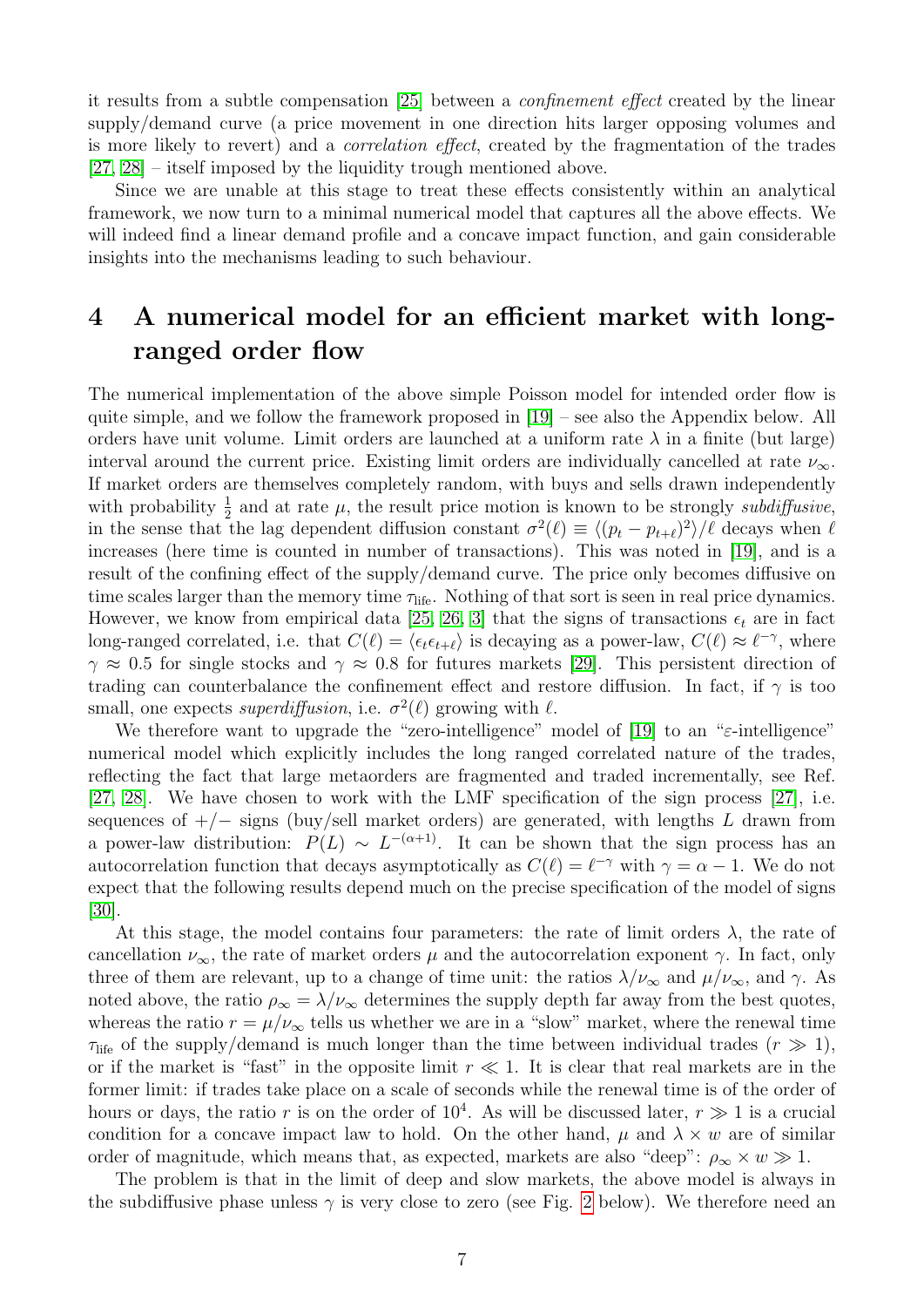extra ingredient to make markets statistically efficient (meaning that prices are diffusive), while keeping  $\gamma$  in the empirical range  $\gamma \sim 0.5 - 0.8$ . When compared with real markets, the above model is obviously much too simple. For example, the size of both limit and market orders is known to be broadly distributed, whereas we assume, as in [\[19,](#page-13-2) [31\]](#page-13-14), that all volumes are unity. The direction and the size of market orders are furthermore strongly conditioned by the volumes at the best quotes  $q_{best}$ : the volume of market orders is larger when the offered volume is larger, and the sign of the next market order is anti-correlated with the volume imbalance (i.e. when  $q_{\text{bid}} \gg q_{\text{ask}}$ , the next trade is most likely to be a buy, and vice-versa).

We have chosen to add one extra parameter both to make a step towards reality and solve the efficiency problem, in the following way: the volume of market orders is chosen to be a random fraction f of the opposite volume at the best, where the distribution of f is given by  $P_{\zeta}(f) = \zeta(1-f)^{\zeta-1}$ , where  $\zeta$  is a parameter  $(\zeta > 0)$ , that determines the typical relative volume of market orders. For  $\zeta \to 0$ , the distribution  $P_{\zeta}(f)$  peaks around  $f = 1$  and most orders "eat" all the available liquidity;  $\zeta = 1$  corresponds to a flat distribution for the fraction of eaten volume; finally the limit  $\zeta \to \infty$  corresponds to very small (unit) volumes and recovers the previous model. The correlation between volume at best and volume of the impinging market order has been reported in many papers (see [\[32\]](#page-13-15)). This makes perfect sense: since large metaorders must be fragmented because of the small available liquidity, one expects that the executed volume opportunistically follows the offered liquidity.

With the help of the extra parameter  $\zeta$  we can now tune the model to guarantee diffusive prices for any value of  $\gamma$ , even in the limit of deep and slow markets. We define a measure of pure diffusivity as  $\sigma(\ell_1)/\sigma(\ell_2)$  for two time scales  $\ell_1$  and  $\ell_2 > \ell_1$ . Subdiffusion corresponds to ratios  $\lt 1$ , superdiffusion to ratios  $> 1$  and for pure diffusion this ratio must be equal to unity for all  $\ell_1, \ell_2$ . In our simulations, we chose  $\lambda = 0.5$ ,  $\mu = 0.1$ ,  $\nu_{\infty} = 10^{-4}$  (corresponding to  $\rho_{\infty} = 5000 \gg 1$  and  $r = 1000 \gg 1$ . We determine the *diffusion line* in the plane  $\gamma, \zeta$ , that separates the subdiffusion regime from the superdiffusion regime, by setting  $\ell_1 = 10$ ,  $\ell_2 = 1000.6$  $\ell_2 = 1000.6$  The result is shown in Fig. [2.](#page-8-0) As expected, smaller  $\gamma$ 's favor superdiffusion, whereas larger values of ζ (corresponding to less aggressive market orders) favors subdiffusion. On the boundary between the two regimes we find the purely diffusive, efficient markets we are looking for; in the following we fix the value of  $\zeta(\gamma)$  such as to be exactly diffusive.<sup>[7](#page-7-1)</sup> Since the value of  $\zeta$  is fixed by the condition of price diffusivity, our model still has three parameters: depth  $(\rho_{\infty})$ , inverse speed  $(r)$  and trade persistence  $(\gamma)$ .

To illustrate the tight connection between the dynamical theory discussed in the previous section and the above described numerical model, in Fig. [3](#page-8-1) we compare the stationary density of the book to its expected shape calculated from Eq. [\(5\)](#page-5-1). The symbols show the stationary density,  $\rho_{st}$ , measured in the simulations, while the solid line is Eq. [\(5\)](#page-5-1) with  $u^* = \sqrt{D/2\nu_\infty}$ , D being the actual measured price volatility. The latent order book is found to be linear in the immediate vicinity of the price, as predicted. The exponential curve with the analytical expression for  $u^*$  leads to a very good fit in the whole range of  $u$ .

We now have a model such that (i) the order flow has long range memory but (ii) the price is diffusive. We are thus in a position to test quantitatively our above ideas about the linear supply function and the impact of metaorders. In order to do this, we add to the above order flow an extra agent who becomes active at a certain (arbitrary) time  $t$ , chooses a random sign  $\epsilon$  and a random size Q for his metaorder, which he executes incrementally using market orders until all the volume is transacted. We have considered two execution styles: a) "ζ-execution",

<span id="page-7-0"></span><sup>&</sup>lt;sup>6</sup>The results are not sensitive to the precise choice of  $\ell_1$  and  $\ell_2$ , provided  $\ell_1, \ell_2 \ll \tau_{\text{life}}$ . We have explored a wide range of values of  $\lambda, \mu, \nu_{\infty}$ . Provided one remains in the limit of deep and slow markets, the broad picture is unaffected, although the precise location of the diffusion line in Fig. [2](#page-8-0) is changed.

<span id="page-7-1"></span><sup>&</sup>lt;sup>7</sup>It would be interesting to obtain an analytical form for the diffusion line, but we have not attempted to make a theory for this at the present stage.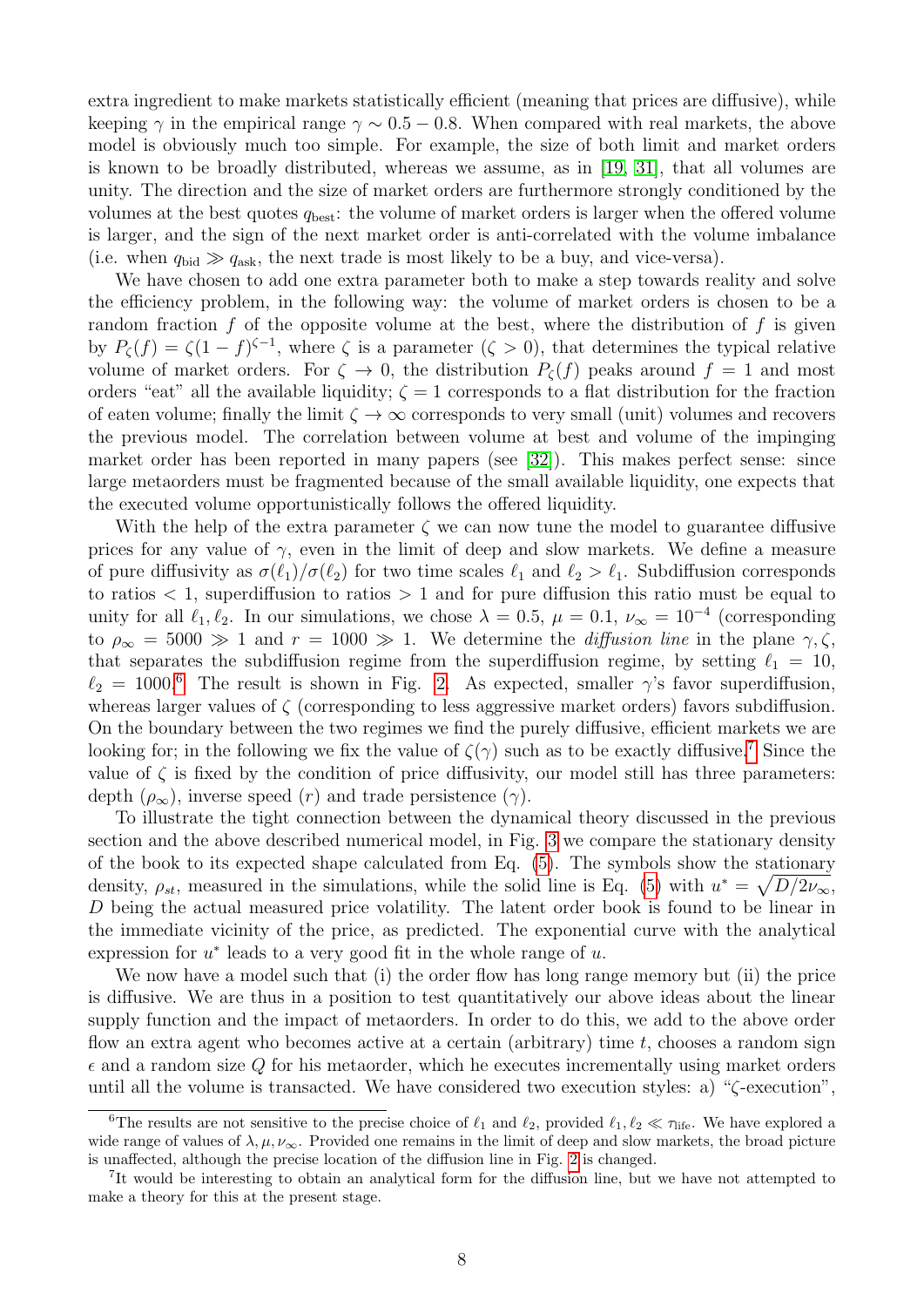

<span id="page-8-0"></span>Figure 2: Map of diffusivity in the plane  $\gamma, \zeta$  for  $\lambda = 0.5$ ,  $\mu = 0.1$ ,  $\nu_{\infty} = 10^{-4}$ . The large  $\gamma$ , large  $\zeta$  region corresponds to subdiffusion, while the small  $\gamma$ , small  $\zeta$  region corresponds to superdiffusion. The "efficient market" (diffusive) line determined numerically is such that  $\zeta(0.8) \approx 0.65$ ,  $\zeta(0.5) \approx 0.95$ , and  $\zeta(0.3) \approx 2.5$ (crosses). Note that the unit volume limit  $\zeta \to \infty$  corresponds to  $\gamma \to 0$ . Without volume fluctuations, deep and slow markets are therefore always found to be in the subdiffusive phase.



<span id="page-8-1"></span>Figure 3: Comparison of the stationary density of the book with the expected shape calculated from Eq. [\(5\)](#page-5-1). The symbols show the empirical shape of the book from the simulations, while the solid line shows the predicted exponential form, with  $u^*$  being computed from the actual price volatility. In the simulations we used the parameters,  $\gamma = 0.8$ ,  $\zeta = 0.65$ ,  $\nu_{\infty} = 10^{-4}$ ,  $\lambda = 0.5$ . The analytical computations lead to  $u^* = \sqrt{D/2\nu_\infty} = 0.49$ , while a direct fit to Eq. [\(5\)](#page-5-1) leads to  $u^* \approx 0.48$ .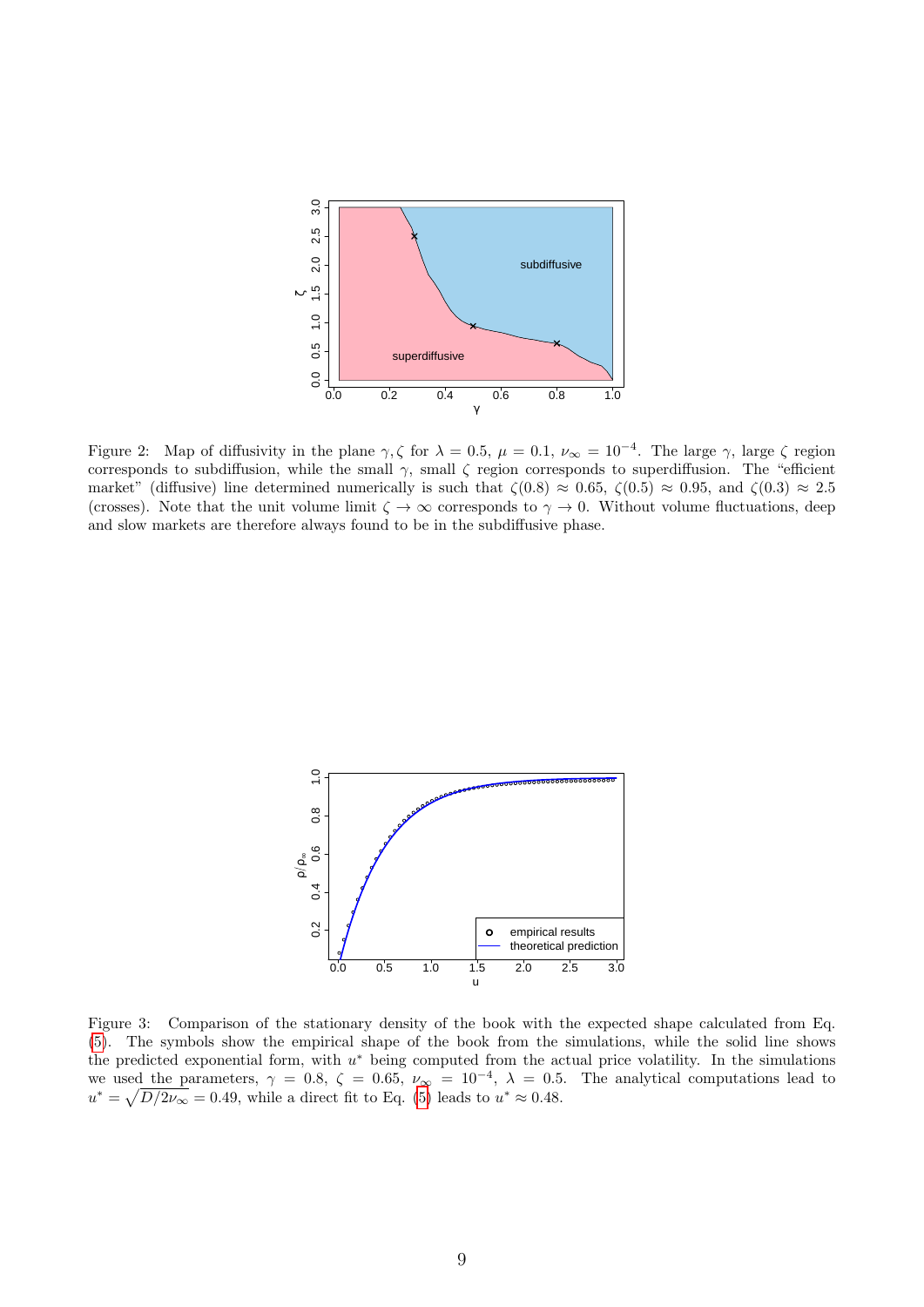

<span id="page-9-0"></span>Figure 4: Impact of metaorders on log-log scale. We show  $\Delta/\sigma$  vs.  $Q/V$ , where  $\sigma$  and V are measured over the timescale  $\tau_{\text{life}}$ . The three curves with symbols show the impact for the  $\zeta$ -execution with high participation rate,  $\Phi = 0.3$ , and three values of the sign autocorrelation exponent:  $\gamma = 0.3$  (green crosses),  $\gamma = 0.5$  (black circles),  $\gamma = 0.8$  (red triangles). The two blue lines show the impact for low participation rate  $\Phi = 0.05$ , for the  $\zeta$ -execution (full line) and unit-execution (dashed line), both for  $\gamma = 0.5$ . The purple dots show a case when the time to complete metaorders is longer than the lifetime of the book  $T > \tau_{\text{life}}$ . In this case we get back a linear impact. The two solid black lines are of slope  $\delta = 0.5$  and  $\delta = 1$ , for comparison, with the choice  $Y = 1$ for  $\delta = 0.5$ .

where the extra agent trades exactly as the rest of the market, by sending a market order of volume  $f \times q_{best}$ , where f is chosen according to  $P_{\zeta}(f)$  above; b) "unit-execution", where the market orders are all of unit volume, whenever he trades. (We also studied limit order execution with similar results, see [\[30\]](#page-13-13).) In both cases, he participates to a fraction  $\Phi$  of all market orders. We measure, as the real data shown in Fig. [1,](#page-2-0) the impact  $\Delta$  as the price paid by the extra agent compared to the price  $p_t$  at the beginning of the metaorder, averaged over many different metaorders of size Q. The results are shown in Fig. [4,](#page-9-0) where we show in a log-log scale  $\Delta/\sigma$  on the y-axis versus  $Q/V$  on the x-axis, for different values of  $\gamma$ , r and  $\Phi$ , and for both  $\zeta$ -execution and unit-execution. We also show two straight lines of slope  $\delta = 1/2$ , corresponding to a square-root impact, and  $\delta = 1$ , corresponding to a linear impact. It is clear that for all cases where the execution time  $T$  is much smaller than the renewal time  $\tau_{\text{life}}$ , the impact is strongly concave and, in a first approximation, independent of  $\gamma$  and of the participation rate  $\Phi$ , in agreement with empirical observations. The exponent  $\delta$  is found to be close to  $1/2$  for unit-execution, and close to  $2/3$  for  $\zeta$ -execution. The Y factor, defined in Eq. [\(1\)](#page-1-0), can be measured from the data shown in Fig. [4,](#page-9-0) and is of order unity, as found empirically. More details about these results will be given in [\[30\]](#page-13-13).

Some parameters of the model however do influence the value of the effective exponent δ, which might explain why empirical data show some scatter around the value  $\delta = \frac{1}{2}$  $\frac{1}{2}$ . In particular, when the execution time  $T$  increases and becomes comparable to the renewal time  $\tau_{\text{life}}$ , the effective exponent  $\delta$  increases and the impact becomes linear in the limit  $T \gg \tau_{\text{life}}$ – see Fig. [4.](#page-9-0) This is indeed expected since impact is necessarily additive when all memory of the latent order book has been erased. It is also a direct proof that the persistence of the  $\text{supply}/\text{demand}$  is central to explain the functional form of the impact. The naïve prediction for the price impact, Eq. [\(2\)](#page-3-0), based on the average slope of the supply curve, is shown in Fig. [5](#page-10-0) (left), together with the numerical determination of  $\Delta(Q)$  already plotted in Fig. [4.](#page-9-0) We see that the naïve argument indeed leads to the correct order of magnitude for the impact, but fails to be quantitatively accurate: it underestimates the real impact by a factor  $\sim 2$ . On the same graph, we also show the global measure of impact mentioned above, where the average price change is plotted against the total volume imbalance Q. We see that the latter is very different from the impact of a given metaorder. The global impact is *linear* in Q (as observed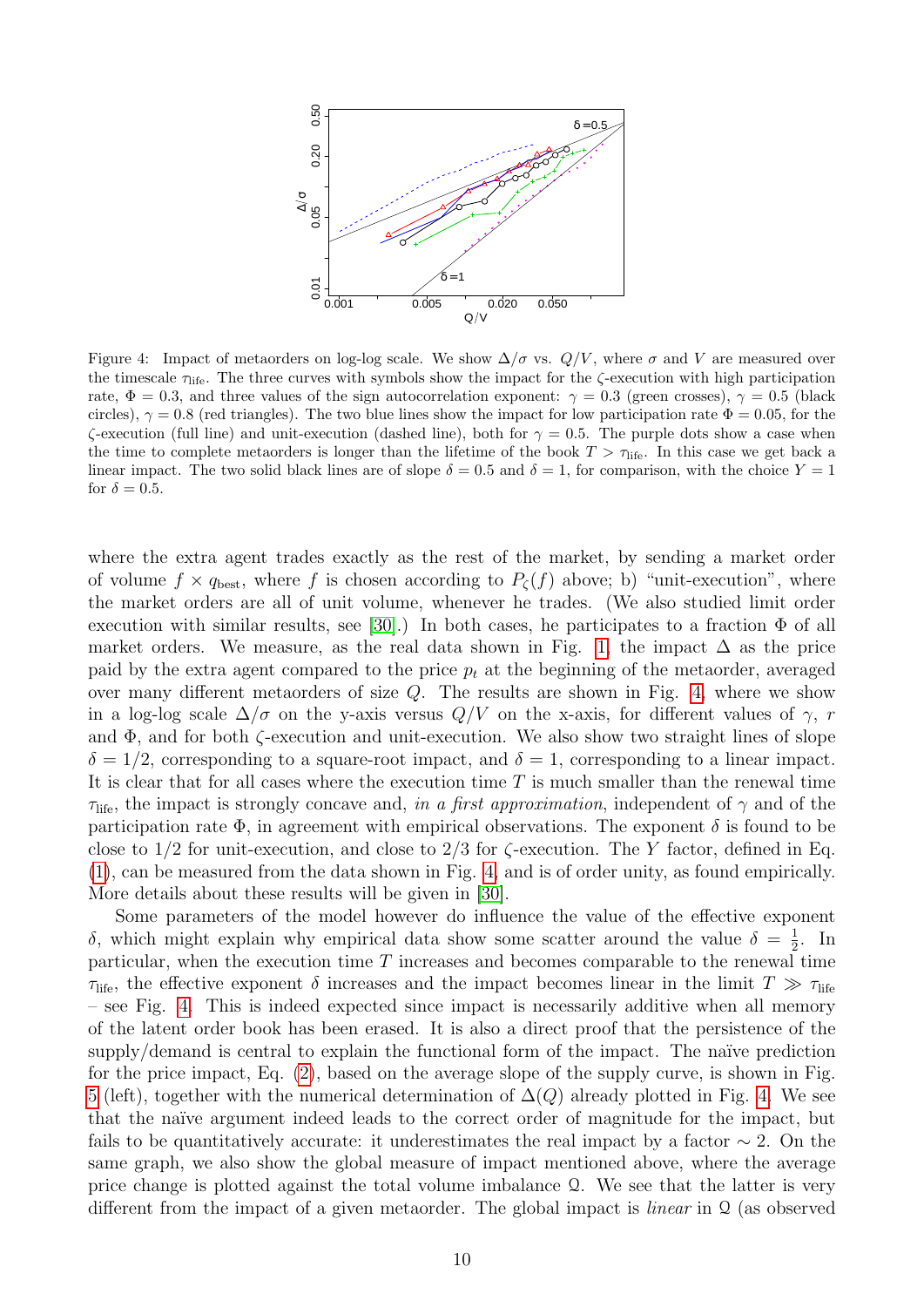

<span id="page-10-0"></span>Figure 5: (Left) The true impact of  $\zeta$ -executed metaorders for  $\gamma = 0.5$ ,  $\Phi = 0.3$  (black circles), the naïve estimate of the impact from integrating the volume in the average latent order book (blue solid line), and the average price change against the global volume imbalance in a given period (red triangles). We also show a power law fit for the metaorder impact, as  $Y(Q/V)^{\delta}$ , with  $\delta = 0.7$  and  $Y = 1.59$  (solid black line) and a linear fit for the global measure of impact (solid red line). (Right) The decay of impact after the completion of the metaorder for unit-execution for  $\gamma = 0.3, 0.5$  and  $0.8$  and  $\Phi = 0.5$ . The x-axis is  $\tau/T$ , the clock-time in units of the time needed to complete the metaorder (with  $T \ll \tau_{\text{life}}$ ), the y-axis is the rescaled price change during the metaorder. After the metaorder, the price appears to relax to a constant level, which is a  $\gamma$  dependent fraction of the temporary impact. The dotted horizontal lines correspond to the actual average execution price of the metaorder, which is found to be  $\approx 0.6 \Delta_T$  for all three values of  $\gamma$ .

on empirical data for large enough  $T$ ) and, for small volume imbalances, much smaller than the impact of an additional metaorder that perturbs the equilibrium flow.

Another interesting aspect of the problem is the temporal structure of the impact of metaorders. In Fig. [5](#page-10-0) (right) we show the average difference  $\Delta_{\tau}$  between the price  $p_t$  of the first trade of a metaorder and the price  $p_{t+\tau}$  at time  $\tau$  later, in the direction of the trade. The x-axis is in units of the time needed to complete the metaorder. The exact shape of the build-up in time depends on the execution mechanism, this we will discuss in details in [\[30\]](#page-13-13). Here we focus on the price dynamics after the completion of the metaorder. Once the metaorder is completed (i.e. for  $\tau > T$ ), the impact decays down to smaller values, and appears to reach a plateau  $\Delta_{\infty}$ , such that  $\Delta_{\infty}/\Delta_T$  depends on the value of  $\gamma$ , and is ~ 0.75 for  $\gamma = 0.5$ . The cause of the reversion in our model is that during the trading of a metaorder, the order book becomes on average unbalanced: orders on the opposite side become statistically more numerous, as a consequence of the V-shaped liquidity. This results in a partial reversion of the price, once the pressure from the metaorder is over.

Interestingly, a similar behaviour has also been observed in [\[9\]](#page-12-8), and is predicted by theory of impact recently put forth in [\[17\]](#page-13-0), which elaborates on the idea of a "fair execution price". As emphasized in [\[9,](#page-12-8) [17\]](#page-13-0), if a metaorder of size Q has an impact that grows as  $(q_{\text{exec}}/Q)^{\delta}$  (where  $q_{\text{exec}}$  is the volume already executed, i.e.  $q_{\text{exec}}/Q$  is "volume time")<sup>[8](#page-10-1)</sup>, then the average execution price of the metaorder is  $\Delta_T/(1+\delta)$ . In this case,  $\Delta_\infty/\Delta_T \equiv 1/(1+\delta)$  ensures that the average execution price of the metaorder is equal to the price long after the execution is completed, in other words that the execution price is fair. Used together with the condition that the price should be a martingale and that the size distribution of metaorders is a power-law,  $Q^{-1-\alpha}$ , Farmer et al. [\[17\]](#page-13-0) obtain a concave impact  $\Delta \sim Q^{\delta}$  with  $\delta = \alpha - 1 = \gamma$ .<sup>[9](#page-10-2)</sup> Using  $\alpha \approx 3/2$  from

<span id="page-10-1"></span><sup>&</sup>lt;sup>8</sup>Since the impact is  $\Delta(Q) = Y \sigma(Q/V)^{\delta}$ , we expect the impact to grow as  $\Delta_{q_{\text{exec}}} \approx \Delta(Q)(q_{\text{exec}}/Q)^{\delta}$  meaning that a metaorder of size Q stopped half-way through execution impacts the price the same way as a metaorder of size  $Q/2$ , which a priori makes sense since there is no way to anticipate when a metaorder is going to stop. Indeed, we find the build-up of the impact in volume time to be concave.

<span id="page-10-2"></span><sup>&</sup>lt;sup>9</sup>Note that in the theory of Farmer et al. [\[17\]](#page-13-0), the exponents  $\delta$  and  $\gamma$  are equal, whereas in our model  $\delta$  is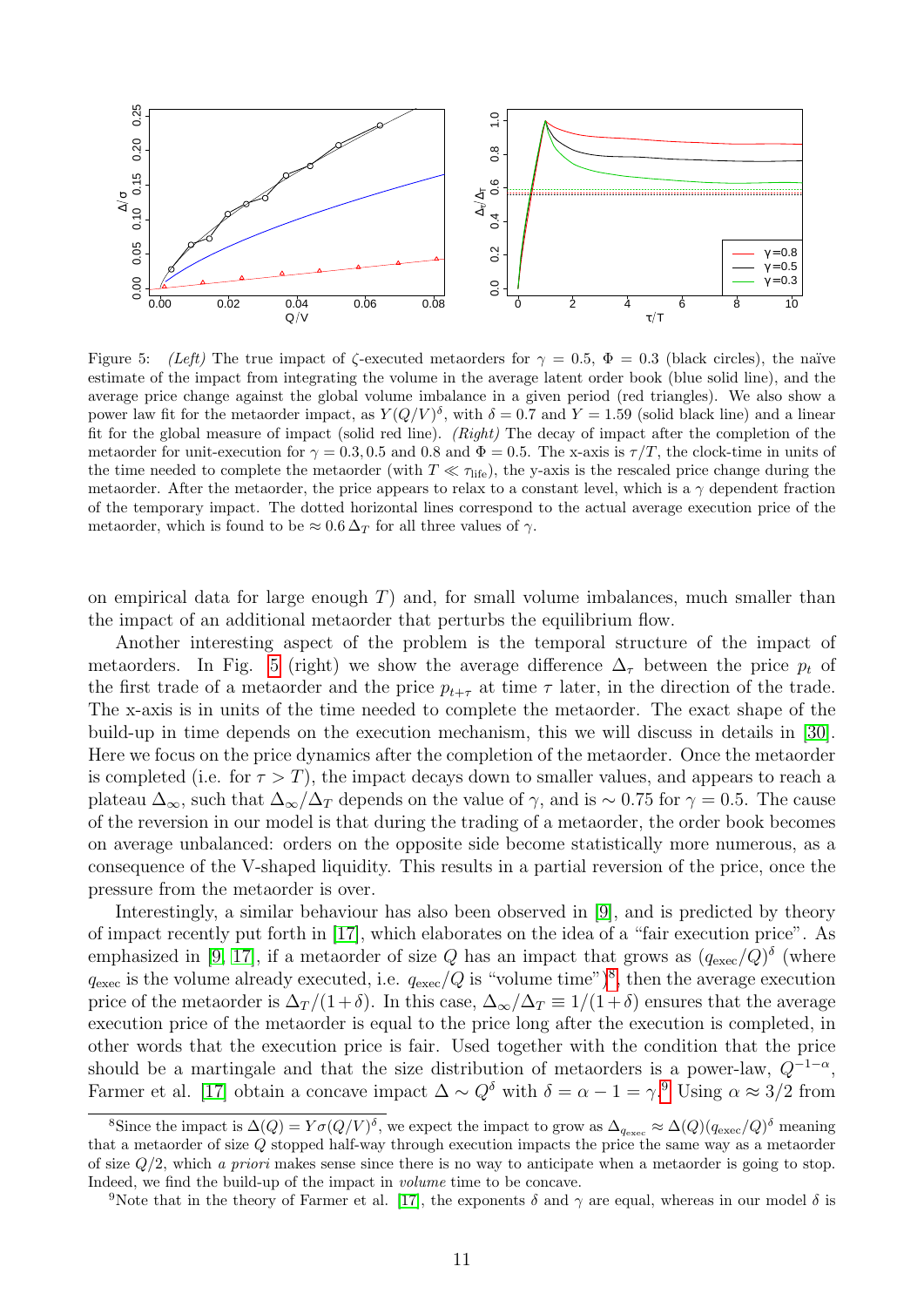empirical data on stocks, the square-root impact law is recovered [\[17\]](#page-13-0), with  $\Delta_{\infty}/\Delta_T = 2/3$ . We see however in Fig. [5](#page-10-0) (right) that the "fair price" condition does not hold in general within our model, since the plateau value significantly changes with  $\gamma$ , whereas the average price paid is close to  $0.6 \Delta_T$  in all cases. Nevertheless, for  $\gamma = 0.5$  the plateau is not far from the value  $2/3$ predicted by Farmer et al. [\[17\]](#page-13-0).

### 5 Conclusion

Although some elements of our model are common with the framework of [\[17\]](#page-13-0) (broad distribution of metaorders leading to long range correlation of the order flow, and the efficient price condition), others are very different. The theory advocated in [\[17\]](#page-13-0) requires that metaorders can be identified by market makers, in particular that the very first trades can be detected. As the authors openly admit, the need for market participants to be able to detect the starting and stopping of a given metaorder is potentially a problem, and in fact our model does not rely at all on such a strong assumption. On the contrary, we have shown that the universally observed concave impact law is a consequence of some robust, generic assumptions about market dynamics. In particular, we have provided a dynamical theory of liquidity which leads to a locally linear supply/demand curve, provided high frequency strategies guarantee price diffusivity on all time scales. Our story is purely statistical and does not rely on additional (and sometimes wooly) notions such as fundamental prices, adverse selection or fair pricing. There are no explicit market makers, strategic players or optimising agents in our picture, but rather an ecological equilibrium of indistinguishable traders that interact in a way to make the price statistically efficient.

Although our "ε-intelligence" numerical model makes an important step towards reality (in particular by including long-range correlations in the order flow and ensuring a diffusive price dynamics), there are still many assumptions that are ad-hoc. One knows for example that the deposition/cancellation rates of limit orders do strongly depend on the distance from the current price [\[33\]](#page-13-16), that the assumption of a Poisson process is an oversimplification [\[34\]](#page-14-0) (these observations apply to the real order book, but probably will also hold for the latent order book), that the volume of limit orders is not at all constant, etc. etc. Building a detailed, realistic model of order flow is of course needed to get fully quantitative predictions for the impact, but was not the scope of the present work. We instead wanted to have a simplified model that would allow us to test our central hypothesis: that the latent order book is locally linear and that this is the crucial ingredient to explain the square-root impact law. We believe that this objective has been reached, and we leave the more ambitious project of building a full-scale model for future work. We also note that our central assumption of a latent order book has other, empirically testable assumptions, which we are currently investigating.

As we emphasized in the introduction, understanding impact has immediate practical implications in terms of trading costs and capacity of strategies. In our view, the most important message of the theory presented above concerns the critical, inherently fragile nature of liquidity. By necessity, a diffusive price leads to a vanishing liquidity in the vicinity of the current price. This naturally accounts for two striking stylized facts: first, large metaorders have to be fragmented in order to be digested by the liquidity funnel, which leads to long-memory in the sign of the order flow. Second, the anomalously small local liquidity induces a breakdown of linear response and a diverging impact of small orders. Furthermore, liquidity fluctuations are bound to play a crucial role when the average liquidity is small, and we expect these fluctuations to be at the heart of the turbulent dynamics of financial markets, as postulated in, e.g. [\[35,](#page-14-1) [25,](#page-13-6) [36\]](#page-14-2).

to a large extent unaffected by the precise value of  $\gamma$ .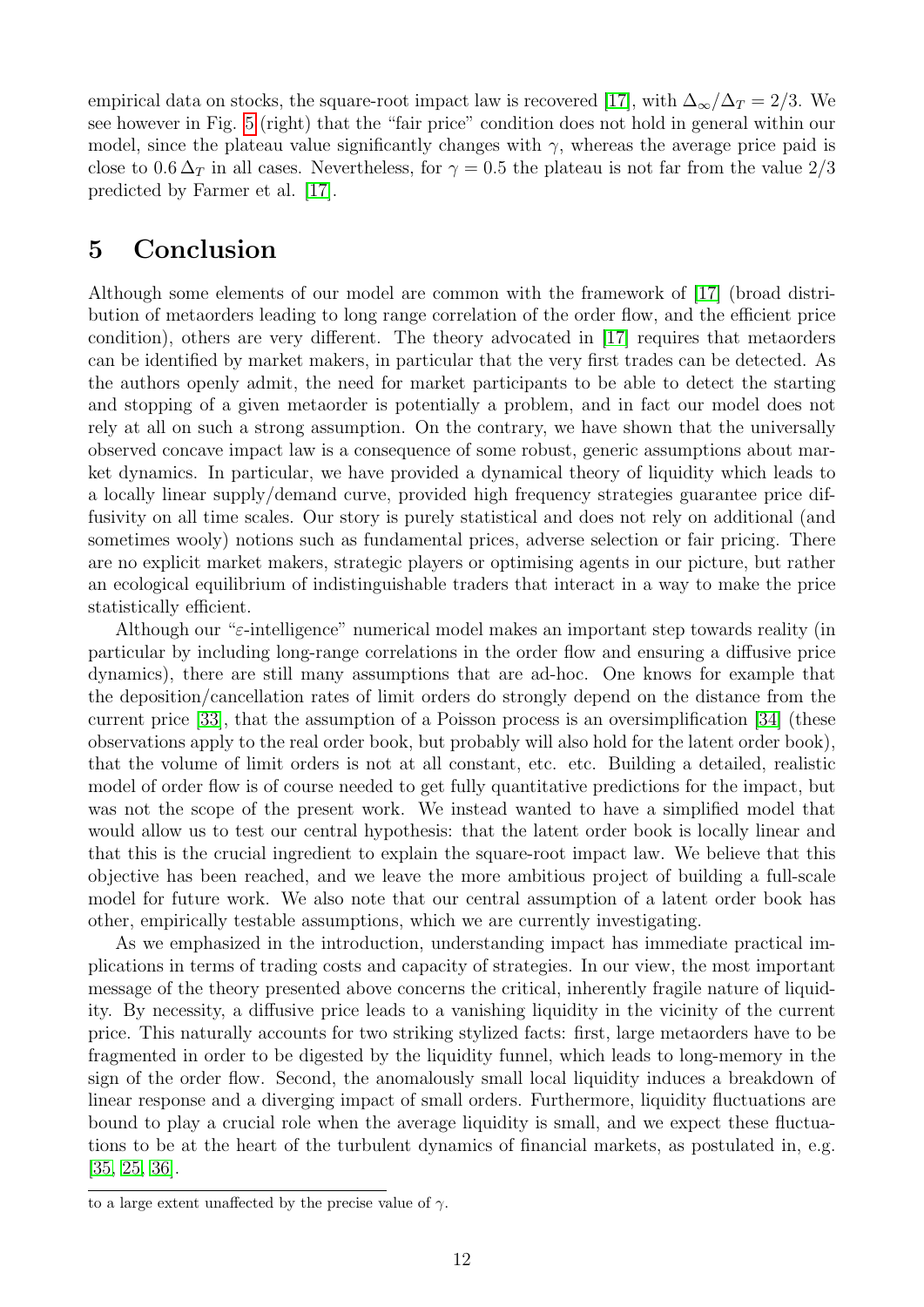### Acknowledgements

We want to thank Paul Besson, Rémy Chicheportiche, Zoltán Eisler, Péter Horvai, Fabrizio Lillo, Matteo Marsili, Marc Potters, Emmanuel Sérié, Damien Trouvé and especially Doyne Farmer and Jim Gatheral for very helpful discussions and suggestions.

### References

- <span id="page-12-0"></span>[1] J. Hasbrouck, Measuring the information content of stock trades, Journal of Finance, XLVI, 179, (1991)
- <span id="page-12-1"></span>[2] J.-P. Bouchaud, Price Impact, in Encyclopedia of Quantitative Finance, R. Cont Edt.; John Wiley & Sons Ltd. (2010)
- <span id="page-12-2"></span>[3] J.-P. Bouchaud, J. D. Farmer, F. Lillo, How Markets Slowly Digest Changes in Supply and Demand in Handbook of Financial Markets: Dynamics and Evolution, pp 57-156. Eds. Thorsten Hens and Klaus Schenk-Hoppe. Elsevier: Academic Press, (2008)
- <span id="page-12-3"></span>[4] R. Almgren, C. Thum, E. Hauptmann, H. Li, Direct estimation of equity market impact, Risk,18, 5762, (2005)
- <span id="page-12-4"></span>[5] R. Engle, R. Ferstenberg, J. Russell, Measuring and Modeling Execution Cost and Risk, working paper (2006).
- <span id="page-12-5"></span>[6] X. Abdobal, Transaction Cost Estimation, Lehman Brothers commercial document (2006)
- <span id="page-12-6"></span>[7] A. Ferraris, Market Impact Models, Deutsche Bank internal document (2007)
- <span id="page-12-7"></span>[8] R. Kissel, R. Malamut, Algorithmic Decision Making Framework, J.P. Morgan internal document (2005)
- <span id="page-12-8"></span>[9] E. Moro, J. Vicente, L. G. Moyano, A. Gerig, J. D. Farmer, G. Vaglica, F. Lillo, R. N. Mantegna, Market impact and trading profile of hidden orders in stock markets, Physical Review E 80, 066102 (2009)
- <span id="page-12-9"></span>[10] A. J. Menkveld High Frequency Trading and The New-Market Makers, Working Paper (2011)
- <span id="page-12-10"></span>[11] A. S. Kyle, Continuous auctions and insider trading, Econometrica, 53, 1315 (1985)
- <span id="page-12-11"></span>[12] N. Torre, M, Ferrari, Market impact model handbook, (Berkeley, California, Barra, 1997), available at http://www.mscibarra.com/research/articles/barra/Market Impact Model.pdf
- <span id="page-12-12"></span>[13] R. C. Grinold, R. N. Kahn, Active Portfolio Management (New York: The McGraw-Hill Companies, Inc., 1999).
- <span id="page-12-13"></span>[14] X. Gabaix, P. Gopikrishnan, V. Plerou, and H. E. Stanley, Institutional investors and stock market volatility; Quarterly Journal of Economics, 121, 461 (2006)
- <span id="page-12-14"></span>[15] G. C. Chacko, J. W. Jurek, and E. Stafford, The Price of Immediacy, The Journal of Finance, LXIII, 1253 (2008)
- <span id="page-12-15"></span>[16] Y. C. Zhang, *Toward a theory of marginally efficient markets*, Physica  $\mathbf{A}269$ , 30 (1999).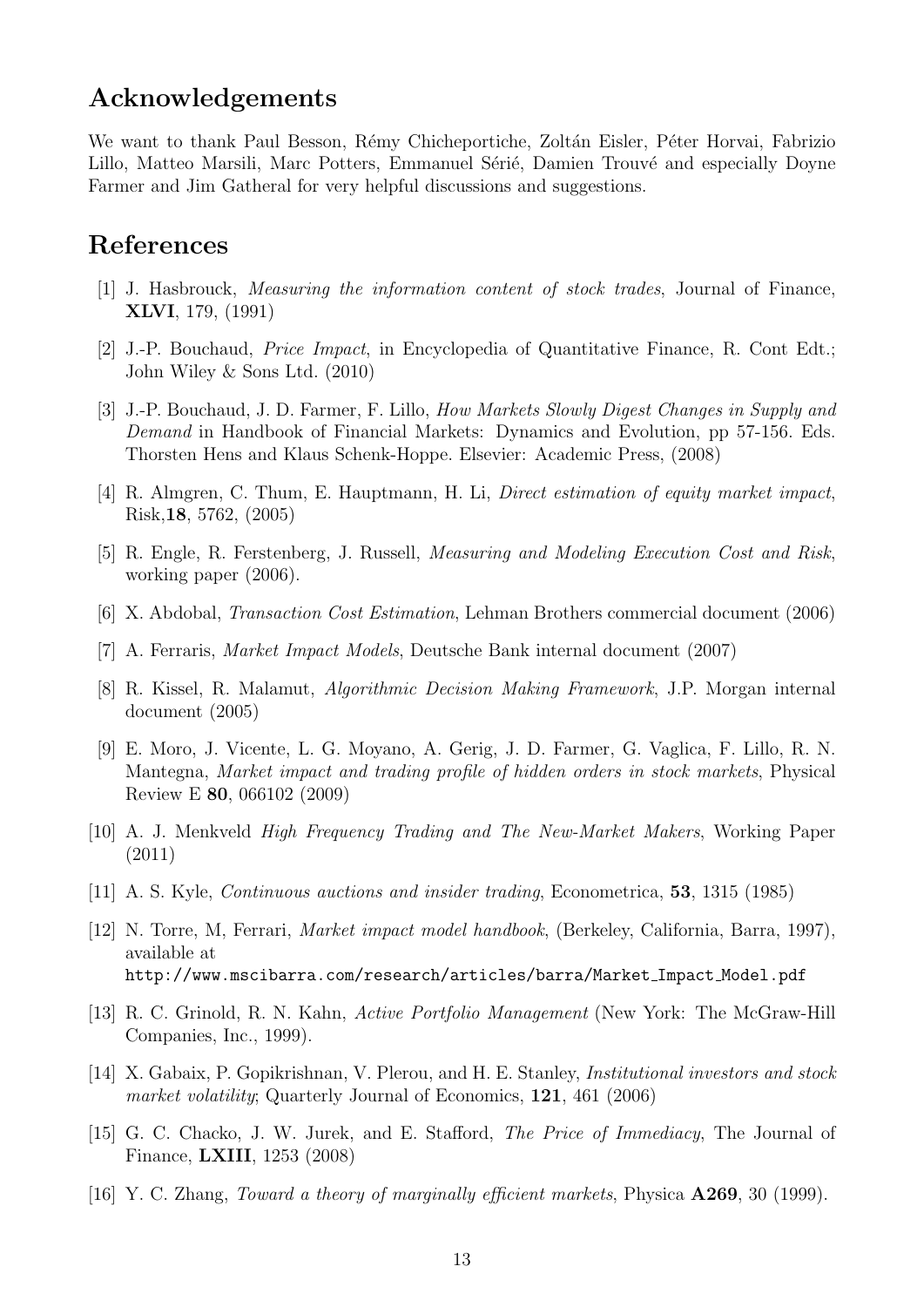- <span id="page-13-0"></span>[17] J. D. Farmer, A. Gerig, F. Lillo, H. Waelbroeck, How Efficiency Shapes Market Impact, http://arxiv.org/abs/1102.5457
- <span id="page-13-1"></span>[18] This is a very old idea. L. Harris, for example, presented a back-of-envelope theory of the square-root impact based on this idea at the conference "Microstructure, confronting many viewpoints", Paris, December 2010. P. Besson also elaborated on this (private communication).
- <span id="page-13-2"></span>[19] E. Smith, J.D. Farmer, L. Gillemot, S. Krishnamurthy, Statistical Theory of the Continuous Double Auction, Quantitative Finance 3 481-514,(2003)
- <span id="page-13-3"></span>[20] P. Weber, B. Rosenow, Order book approach to price impact, Quantitative Finance, 5, 4, 357 - 364, (2005)
- <span id="page-13-4"></span>[21] V. Plerou, P. Gopikrishnan, L. A. Amaral, M. Meyer, H.E. Stanley, Scaling of the distribution of price fluctuations of individual companies, Phys. Rev. E60 6519 (1999); P. Gopikrishnan, V. Plerou, L. A. Amaral, M. Meyer, H. E. Stanley, Scaling of the distribution of fluctuations of financial market indices, Phys. Rev. E 60 5305 (1999)
- <span id="page-13-5"></span>[22] see J.-P. Bouchaud, M. Mézard, M. Potters, Statistical properties of the stock order books: empirical results and models, Quantitative Finance, 2, 251 (2002) for an alternative presentation.
- <span id="page-13-7"></span>[23] J. Gatheral, private communication (July 2011).
- <span id="page-13-8"></span>[24] see e.g.: P. Bak, How Nature Works: The Science of Self-Organized Criticality. Copernicus, Springer, New York, 1996.
- <span id="page-13-6"></span>[25] J.-P. Bouchaud, Y. Gefen, M. Potters, and M. Wyart. Fluctuations and response in Financial markets: The subtle nature of random price changes, Quantitative Finance, 4, 176-190 (2004); J.-P. Bouchaud, J. Kockelkoren, and M. Potters, Random walks, liquidity molasses and critical response in financial markets, Quantitative Finance, 6, 115-123 (2006)
- <span id="page-13-9"></span>[26] F. Lillo and J. D. Farmer, The long memory of the efficient market, Studies in Nonlinear Dynamics & Econometrics, 8, 1 (2004)
- <span id="page-13-10"></span>[27] F. Lillo, Sz. Mike, J. D. Farmer, Theory for Long Memory in Supply and Demand, Phys. Rev. E 71, 066122, (2005)
- <span id="page-13-11"></span>[28] B. Tóth, F. Lillo, J. D. Farmer, Segmentation algorithm for non-stationary compound Poisson processes, Eur. Phys. J. B 78, 235-243 (2010)
- <span id="page-13-12"></span>[29] Y. Lempérière, M. Vettorazzo, J. Kockelkoren, J.-P. Bouchaud, CFM report (unpublished)
- <span id="page-13-13"></span>[30] B. Tóth, Y. Lempérière, C. Deremble, J. de Lataillade, J. Kockelkoren, J.-P. Bouchaud, long version in preparation
- <span id="page-13-14"></span>[31] see e.g. R. Cont, A. Larrard, Price dynamics in a Markovian limit order market, http://arxiv.org/abs/1104.4596
- <span id="page-13-15"></span>[32] J.D. Farmer, L. Gillemot, F. Lillo, Sz. Mike, A. Sen, What Really Causes Large Price Changes? Quantitative Finance, 4, 383-397, (2004)
- <span id="page-13-16"></span>[33] M. Potters, J.-P. Bouchaud, More statistical properties of order books and price impact, Physica A: Statistical Mechanics and its Applications, 324(1-2), 133-140, (2003)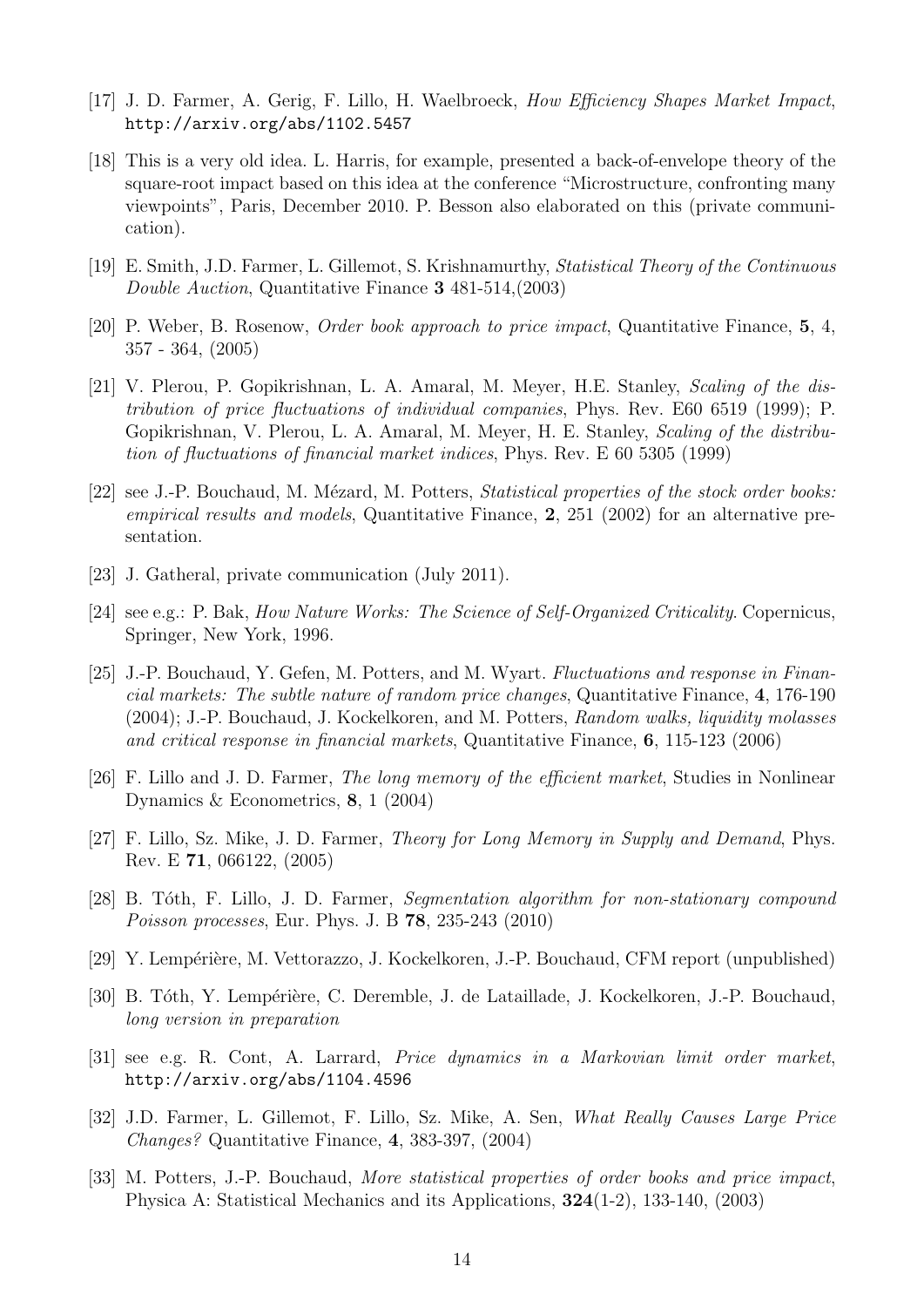- <span id="page-14-0"></span>[34] Sz. Mike, J. D. Farmer, An Empirical Behavioral Model of Liquidity and Volatility, J Economic Dynamics and Control  $32(1)$ , 200-234, (2008)
- <span id="page-14-1"></span>[35] F. Lillo and J. D. Farmer, The key role of liquidity fluctuations in determining large price fluctuations, Fluctuations and Noise Letters, 5, L209 (2005).
- <span id="page-14-2"></span>[36] A. Joulin, A. Lefèvre, D. Grunberg and J.-P. Bouchaud, Stock Price Jumps: News and Volume Play a Minor Role, Wilmott Magazine, September/October, 2008; J.-P. Bouchaud, The Endogenous Dynamics of Markets: Price Impact, Feedback Loops and Instabilities, in "Lessons from the 2008 Crisis", A. Berd Edt., Risk Publications (2011).

### A Appendix

This Appendix summarizes the main steps of the numerical model discussed in the paper. In the model we consider that the price axis is very large and is discretized by the tick size (i.e. the minimum increment of price). The minimum and maximum price are  $K$  tick away, with  $K \gg 1$ . Time is measured in discrete steps, and in each time step, three types of events can happen: new limit orders are placed, market orders are placed or extant limit orders are canceled. Many of these events can happen simultaneously during a single time step.

- Limit orders are orders to buy or sell, that do not trigger an immediate trade. According to this, limit orders are placed on a support of size  $K$  that is in practice infinite, i.e. much larger than all other price scales in the system. Limit orders placed below the current midpoint price are considered as limit orders to buy, while those placed above the midpoint price are considered orders to sell. All limit orders have unit volume in the present version of the model (but this is in no way an essential ingredient). Limit orders arrive with a uniform rate  $\lambda$  per unit time per unit price. In practice this means that in each time step, there is a probability  $\lambda^n e^{-\lambda}/n!$  that n new limit orders fall in each of the K bins of the price axis.
- Market orders are orders that trigger an immediate transaction (with existing limit orders on the opposite best price level). They arrive with a rate  $\mu$  per unit time. The sign (direction) of market orders is generated using the algorithm proposed in [\[27\]](#page-13-10) with one active agent at any instant of time. The volume of market orders is chosen to be a random fraction  $f$  of the opposite volume at the best where the distribution of  $f$  is given by  $P_{\zeta}(f) = \zeta(1-f)^{\zeta-1}$ , where  $\zeta$  is a parameter  $(\zeta > 0)$ , that determines the typical relative volume of market orders. When  $\zeta \to 0$ , market orders take all the prevailing volume on the opposite best.
- In each time step, each limit order in the book has the probability  $\nu_{\infty}$  of being cancelled. This Poisson process of cancellation defines the typical lifetime of a limit order (as  $\nu_{\infty}^{-1}$ ).

The order of the processes in each time step is first the placement of limit orders, then the possible execution of market orders, finally cancellation of some limit orders. As shown in Fig. [2,](#page-8-0) with the help of the parameters  $\gamma$  and  $\zeta$  we can tune the system to guarantee diffusive prices for any value of the parameters  $\mu$ ,  $\lambda$  and  $\nu_{\infty}$ . This diffusive market allows us to test the predictions of our analytical model, about the locally linear profile around the current midpoint price. To do this, we add an extra "agent" to the model, who wishes to transact a metaorder that is typically larger than the available volume on the first level of the book and thus has to be split up and traded incrementally. It is the price change from the beginning to the end of such a metaorder, that we would like to study, in order to compare the predictions of the model